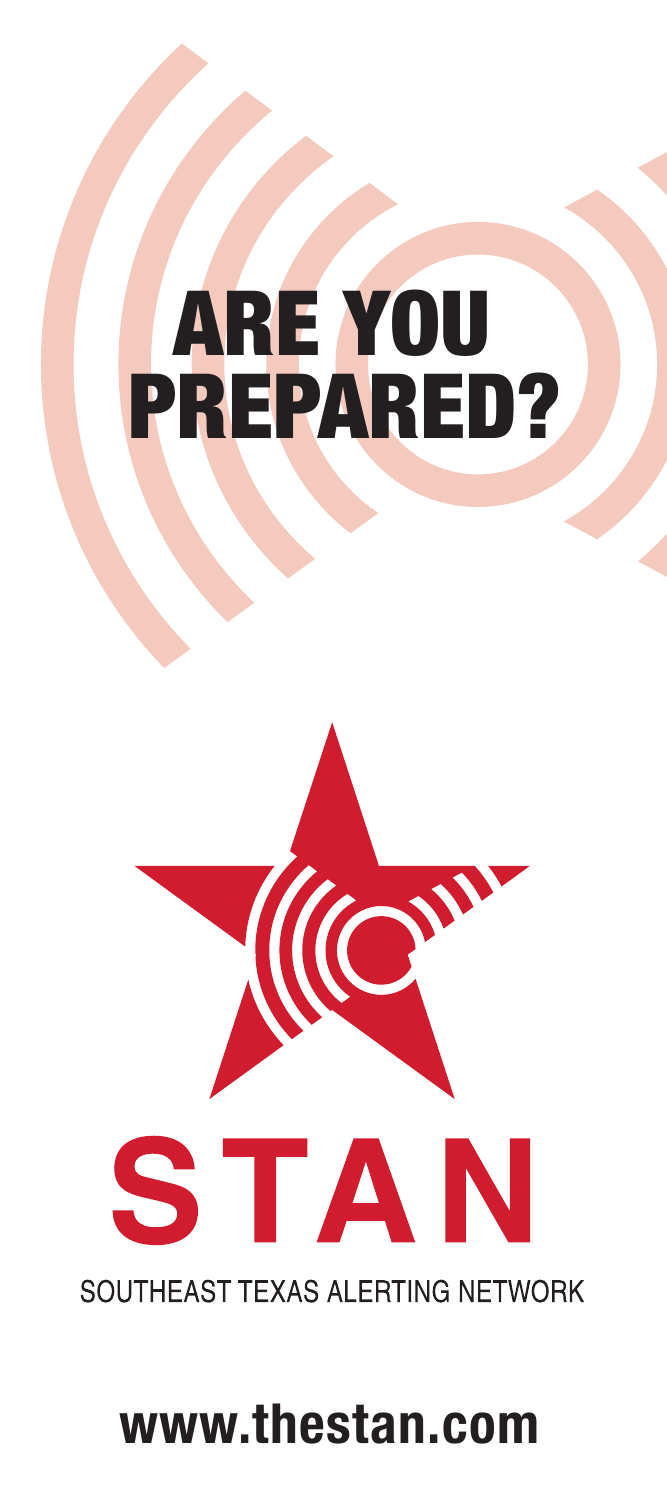# **STAN Keeps You Informed**

STAN, the Southeast Texas Alerting Network, is a messaging and notification system that keeps the communities of Southeast Texas informed about emergencies and other important events in the area. Through STAN, industrial companies and emergency management officials can quickly notify you about emergencies, industry or weather events occurring in Southeast Texas.

# **You Can Contact STAN**

Visit the website **www.theSTAN.com**, anytime to read the most current updates regarding emergencies, plant operations, traffic and weather information or other outreach from emergency management.



#### **STAN Can ContactYou**

Local emergency management uses STAN to send two types of messages to the public:

- **Emergency messages: In the case of an event** that warrants public action, local emergency management can send emergency messages describing what actions need to be taken in response to the emergency.
- **Outreach messages:** Additionally, emergency management uses STAN to send local notifications, or outreach messages, to the community, such as water outages, street closures or traffic notices.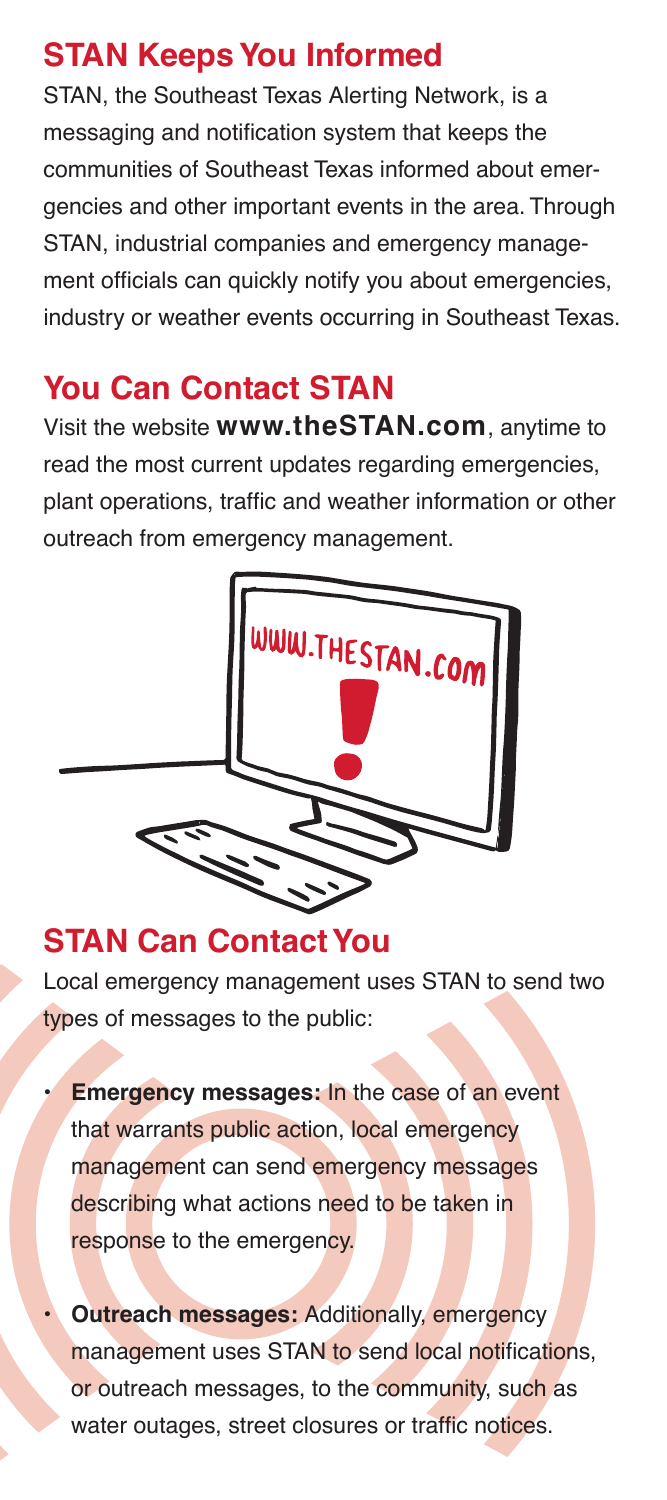# **AreYou Prepared?**

Part of being prepared is making sure you will be notified in the event of an emergency. When an emergency occurs, STAN will call residential and commercial telephones in the affected areas. Since you're not always at home, you can register your cell phone to make sure you receive notifications no matter where you are. That way, if you're at work and something happens near your home, you'll know about it.

Go to **www.thestan.com** to sign up for cell phone notifications via voice or text, or to sign up for email notifications.You can also check the STAN website anytime for the most recent notifications.



*You can register to receive notifications of many types.*

# **STAN Features**

- Delivers emergency messages to the residential and commercial telephones in affected areas.
- Delivers emergency messages to registered cell phones via voice, text or email.
- Delivers outreach messages, if requested, to registered cell phones via voice, text or email.
- Updates the STAN website with the most current notifications.